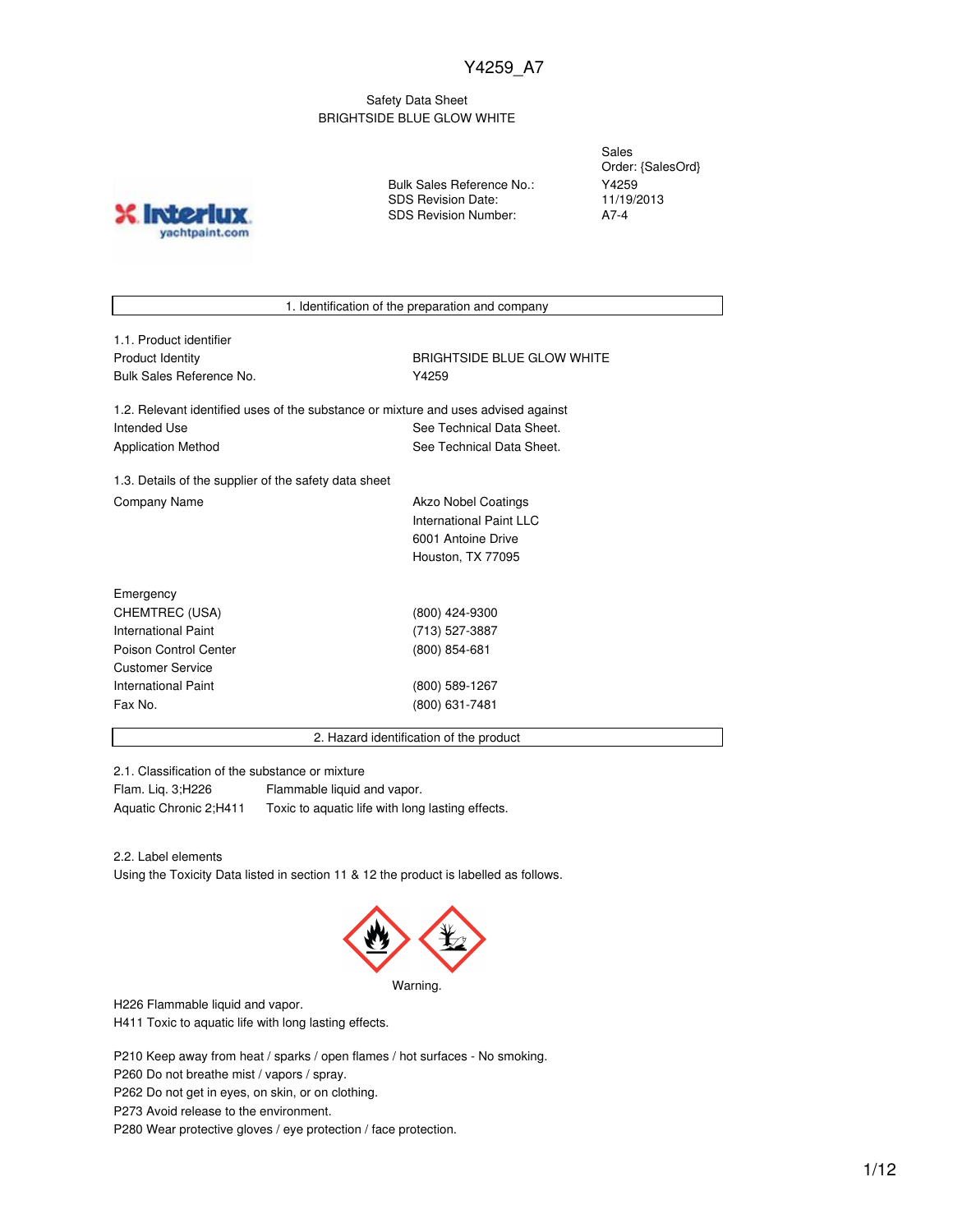P301+310 IF SWALLOWED: Immediately call a POISON CENTER or doctor/physician. P303+361+353 IF ON SKIN (or hair): Remove/Take off immediately all contaminated clothing. Rinse skin with water/shower.

P331 Do NOT induce vomiting.

P370 In case of fire: Use water spray, fog, or regular foam..

P391 Collect spillage.

P403+233 Store in a well ventilated place. Keep container tightly closed.

P501 Dispose of contents / container in accordance with local / national regulations.

HMIS Rating **Health: 2** Flammability: 2 Reactivity: 0

This product contains the following substances that present a hazard within the meaning of the relevant State and Federal Hazardous Substances regulations.

| Ingredient/Chemical<br><b>Designations</b>                                         | Weight %     | <b>GHS Classification</b>                                                                        | <b>Notes</b> |
|------------------------------------------------------------------------------------|--------------|--------------------------------------------------------------------------------------------------|--------------|
| Titanium dioxide<br>CAS Number:<br>0013463-67-7                                    | $25 - 50$    |                                                                                                  | [1][2]       |
| Stoddard solvent<br><b>CAS Number:</b><br>0008052-41-3                             | $10 - 25$    | Asp. Tox. 1; H304                                                                                | $[1][2]$     |
| Solvent naphtha (petroleum),<br>medium aliphatic<br>CAS Number:<br>0064742-88-7    | $10 - 25$    | Asp. Tox. 1; H304                                                                                | [1]          |
| SATURATED HYDROCARBON  1.0 - 10<br><b>TS-KS6505</b><br><b>CAS Number:</b>          |              |                                                                                                  | $\sqrt{11}$  |
| Kerosene<br><b>CAS Number:</b><br>0008008-20-6                                     | $1.0 - 10$   | Asp. Tox. 1; H304                                                                                | [1][2]       |
| Naphtha (petroleum), heavy<br>aromatic<br>CAS Number:<br>0064742-94-5              | $1.0 - 10$   | Asp. Tox. 1; H304                                                                                | [1]          |
| Silica, amorphous<br><b>CAS Number:</b><br>0007631-86-9                            | $1.0 - 10$   | ----                                                                                             | [1][2]       |
| Aluminum hydroxide<br><b>CAS Number:</b><br>0021645-51-2                           | $1.0 - 10$   | Eye Irrit. 2;H319<br>STOT SE 3;H335                                                              | [1]          |
| Petroleum distillates.<br>hydrotreated light<br><b>CAS Number:</b><br>0064742-47-8 | $1.0 - 10$   | Asp. Tox. 1; H304                                                                                | $\sqrt{11}$  |
| Naphthalene<br><b>CAS Number:</b><br>0000091-20-3                                  | $0.10 - 1.0$ | Carc. 2;H351<br>Acute Tox. 4;H302<br><b>Aquatic Acute</b><br>1:H400<br>Aquatic Chronic<br>1:H410 | [1][2]       |
| Methyl ethyl ketoxime<br>CAS Number:<br>0000096-29-7                               | $0.10 - 1.0$ | Carc. 2;H351<br>Acute Tox. 4;H312<br>Eye Dam. 1;H318<br>Skin Sens. 1;H317                        | $\sqrt{11}$  |

[1] Substance classified with a health or environmental hazard.

[2] Substance with a workplace exposure limit.

[3] PBT-substance or vPvB-substance.

\*The full texts of the phrases are shown in Section 16.

#### 4. First aid measures

4.1. Description of first aid measures

| General    | Remove contaminated clothing and shoes. Get medical attention immediately. Wash<br>clothing before reuse. Thoroughly clean or destroy contaminated shoes.     |
|------------|---------------------------------------------------------------------------------------------------------------------------------------------------------------|
| Inhalation | If inhaled, remove to fresh air. If not breathing, give artificial respiration. If breathing is<br>difficult, give oxygen. Get medical attention immediately. |
| Eyes       | In case of contact, immediately flush eyes with plenty of water for at least 15 minutes.<br>Get medical attention immediately.                                |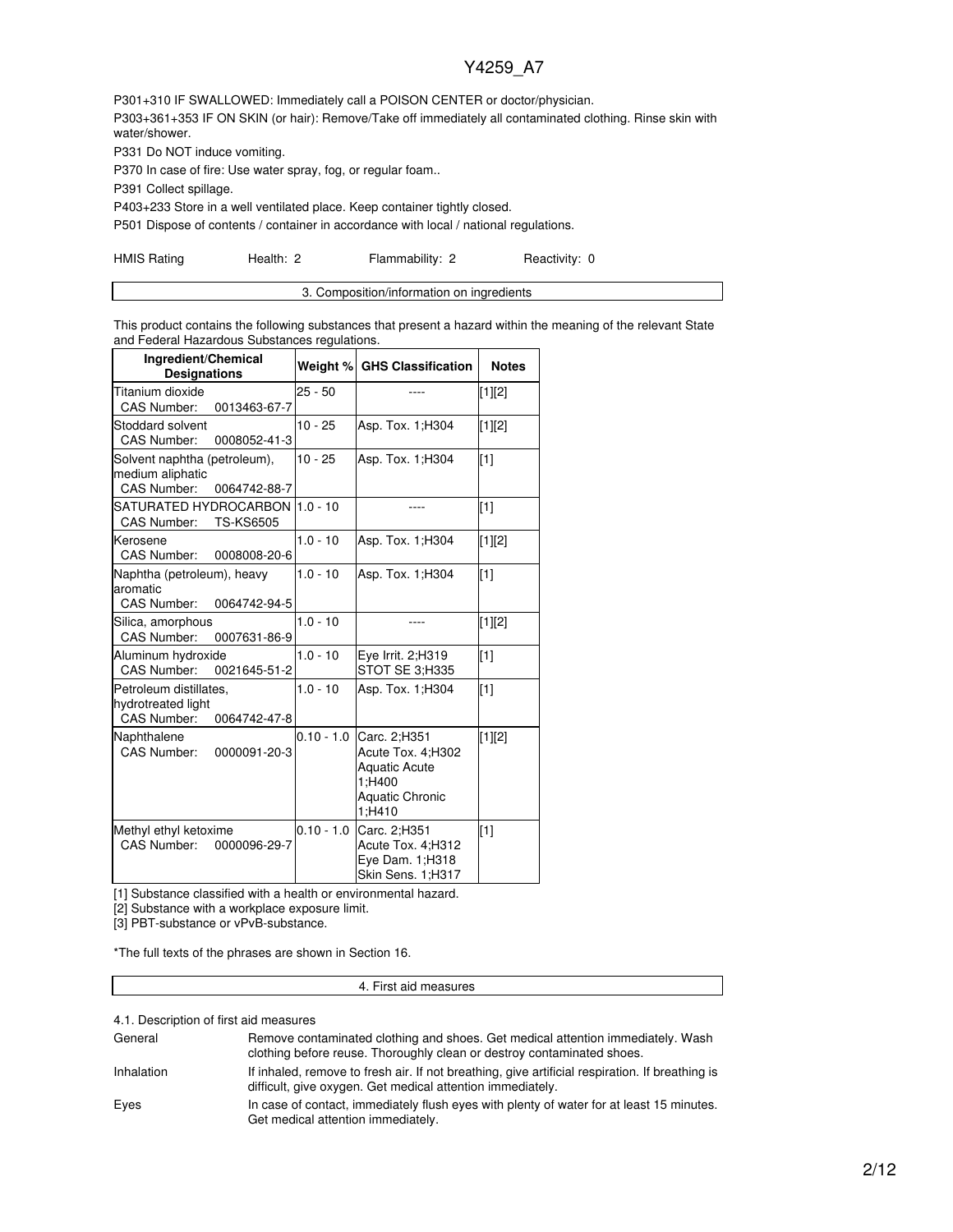| Skin            | In case of contact, immediately flush skin with soap and plenty of water. Get medical<br>attention immediately.                                                                                                                                                                                       |  |  |  |  |  |
|-----------------|-------------------------------------------------------------------------------------------------------------------------------------------------------------------------------------------------------------------------------------------------------------------------------------------------------|--|--|--|--|--|
| Ingestion       | If swallowed, immediately contact Poison Control Center at 1-800-854-6813. DO NOT<br>induce vomiting unless instructed to do so by medical personnel. Never give anything<br>by mouth to an unconscious person.                                                                                       |  |  |  |  |  |
|                 | 4.2. Most important symptoms and effects, both acute and delayed                                                                                                                                                                                                                                      |  |  |  |  |  |
| Overview        | NOTICE: Reports have associated repeated and prolonged occupational<br>overexposure to solvents with permanent brain and nervous system damage.<br>Intentional misuse by deliberately concentrating and inhaling the contents may be<br>harmful or fatal. Avoid contact with eyes, skin and clothing. |  |  |  |  |  |
| Inhalation      | Harmful if inhaled. Causes lung irritation. Causes nose and throat irritation. Vapors<br>may affect the brain or nervous system causing dizziness, headache or nausea.                                                                                                                                |  |  |  |  |  |
| Eyes            | Causes severe eye irritation. Avoid contact with eyes.                                                                                                                                                                                                                                                |  |  |  |  |  |
| Skin            | Causes skin irritation. May be harmful if absorbed through the skin.                                                                                                                                                                                                                                  |  |  |  |  |  |
| Ingestion       | Harmful if swallowed. May cause abdominal pain, nausea, vomiting, diarrhea, or<br>drowsiness.                                                                                                                                                                                                         |  |  |  |  |  |
| Chronic effects | Possible cancer hazard. Contains an ingredient which may cause cancer based on<br>animal data (See Section 2 and Section 15 for each ingredient). Risk of cancer<br>depends on duration and level of exposure.                                                                                        |  |  |  |  |  |
|                 | 5. Fire-fighting measures                                                                                                                                                                                                                                                                             |  |  |  |  |  |

### 5.1. Extinguishing media

CAUTION: This product has a very low flashpoint. Use of water spray when fighting fire may be inefficient. SMALL FIRES: Use dry chemical, CO2, water spray or alcohol-resistant foam. LARGE FIRES: Use water spray, fog, or alcohol-resistant foam. Do not use straight streams. Move containers from fire area if you can do so without risk. Runoff from fire control may cause pollution. Dike fire control water for later disposal. Do not scatter the material.

5.2. Special hazards arising from the substance or mixture

May produce hazardous fumes when heated to decomposition as in welding. Fumes may produce Carbon Dioxide and Carbon Monoxide.

5.3. Advice for fire-fighters

Cool closed containers exposed to fire by spraying them with water. Do not allow run off water and contaminants from fire fighting to enter drains or water courses. ERG Guide No.

#### 6. Accidental release measures

6.1. Personal precautions, protective equipment and emergency procedures

ELIMINATE ALL IGNITION SOURCES (no smoking, flares, sparks or flames in immediate area). Use only non-sparking equipment to handle spilled material and absorbent. Do not touch or walk through spilled material. Stop leak if you can do so without risk. Prevent entry into waterways, sewers, basements or confined areas. A vapor suppressing foam may be used to reduce vapors. Absorb or cover with dry earth, sand, or other non-combustible material and transfer to containers. Use non-sparking tools to collect absorbed material.

6.2. Environmental precautions

Do not allow spills to enter drains or watercourses.

6.3. Methods and material for containment and cleaning up

CALL CHEMTREC at (800)-424-9300 for emergency response. Isolate spill or leak area immediately for at least 25 to 50 meters (80 to 160 feet) in all directions. Keep unauthorized personnel away. Stay upwind. Keep out of low areas. Ventilate closed spaces before entering. LARGE SPILLS: Consider initial downwind evacuation for at least 300 meters (1000 feet).

7. Handling and storage

7.1. Precautions for safe handling

**Handling** Vapors may cause flash fire or ignite explosively.

In Storage Keep away from heat, sparks and flame.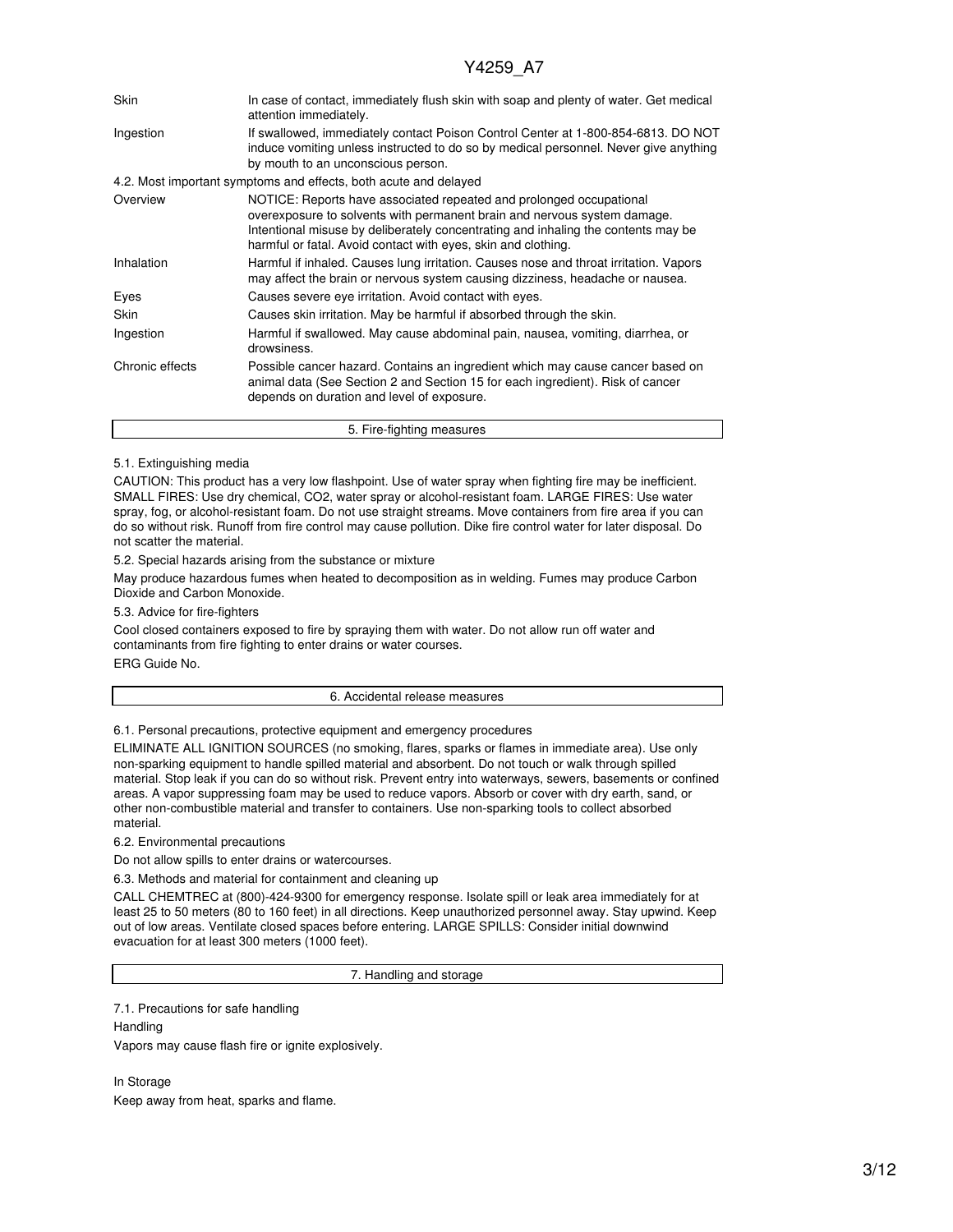7.2. Conditions for safe storage, including any incompatibilities

Store between 40-100F (4-38C).

Avoid contact with eyes, skin and clothing.

Strong oxidizing agents.

Do not smoke. Extinguish all flames and pilot lights, and turn off stoves, heaters, electric motors and other sources of ignition during use and until all vapors are gone.

7.3. Specific end use(s)

Close container after each use.

Wash thoroughly after handling.

Prevent build-up of vapors by opening all windows and doors to achieve cross-ventilation.

## 8. Exposure controls and personal protection

8.1. Control parameters

| Exposure                 |                                    |               |                                                                                                    |  |  |  |
|--------------------------|------------------------------------|---------------|----------------------------------------------------------------------------------------------------|--|--|--|
| CAS No.                  | Ingredient                         | <b>Source</b> | Value                                                                                              |  |  |  |
| 0000091-20-3 Naphthalene |                                    | OSHA          | 10 ppm TWA; 50 mg/m3 TWA15 ppm STEL; 75<br>mg/m3 STEL                                              |  |  |  |
|                          |                                    | ACGIH         | 10 ppm TWA15 ppm STEL                                                                              |  |  |  |
|                          |                                    | <b>NIOSH</b>  | 10 ppm TWA; 50 mg/m3 TWA15 ppm STEL; 75<br>mg/m3 STEL250 ppm IDLH                                  |  |  |  |
|                          |                                    | Supplier      |                                                                                                    |  |  |  |
|                          |                                    | OHSA.<br>CAN  | 10 ppm TWA15 ppm STEL                                                                              |  |  |  |
|                          |                                    | Mexico        | 10 ppm TWA LMPE-PPT; 50 mg/m3 TWA<br>LMPE-PPT15 ppm STEL [LMPE-CT]; 75 mg/m3<br>STEL [LMPE-CT]     |  |  |  |
|                          |                                    | Brazil        |                                                                                                    |  |  |  |
|                          | 0000096-29-7 Methyl ethyl ketoxime | <b>OSHA</b>   |                                                                                                    |  |  |  |
|                          |                                    | <b>ACGIH</b>  |                                                                                                    |  |  |  |
|                          |                                    | NIOSH         |                                                                                                    |  |  |  |
|                          |                                    | Supplier      |                                                                                                    |  |  |  |
|                          |                                    | OHSA,<br>CAN  |                                                                                                    |  |  |  |
|                          |                                    | Mexico        |                                                                                                    |  |  |  |
|                          |                                    | Brazil        |                                                                                                    |  |  |  |
|                          | 0007631-86-9 Silica, amorphous     | OSHA          |                                                                                                    |  |  |  |
|                          |                                    | <b>ACGIH</b>  |                                                                                                    |  |  |  |
|                          |                                    | NIOSH         | 6 mg/m3 TWA3000 mg/m3 IDLH                                                                         |  |  |  |
|                          |                                    | Supplier      |                                                                                                    |  |  |  |
|                          |                                    | OHSA.<br>CAN  |                                                                                                    |  |  |  |
|                          |                                    | Mexico        |                                                                                                    |  |  |  |
|                          |                                    | Brazil        |                                                                                                    |  |  |  |
| 0008008-20-6 Kerosene    |                                    | <b>OSHA</b>   |                                                                                                    |  |  |  |
|                          |                                    | <b>ACGIH</b>  | 200 mg/m3 TWA (application restricted to conditions<br>in which there are negligible aerosol expos |  |  |  |
|                          |                                    | <b>NIOSH</b>  | 100 mg/m3 TWA                                                                                      |  |  |  |
|                          |                                    | Supplier      |                                                                                                    |  |  |  |
|                          |                                    | OHSA,<br>CAN  | 200 mg/m3 TWA (restricted to conditions where<br>there is negligible aerosol exposure, as total hy |  |  |  |
|                          |                                    | Mexico        |                                                                                                    |  |  |  |
|                          |                                    | Brazil        |                                                                                                    |  |  |  |
|                          | 0008052-41-3 Stoddard solvent      | OSHA          | 500 ppm TWA; 2900 mg/m3 TWA                                                                        |  |  |  |
|                          |                                    | ACGIH         | 100 ppm TWA                                                                                        |  |  |  |
|                          |                                    | <b>NIOSH</b>  | 350 mg/m3 TWA1800 mg/m3 Ceiling (15 min)20000<br>mg/m3 IDLH                                        |  |  |  |
|                          |                                    |               |                                                                                                    |  |  |  |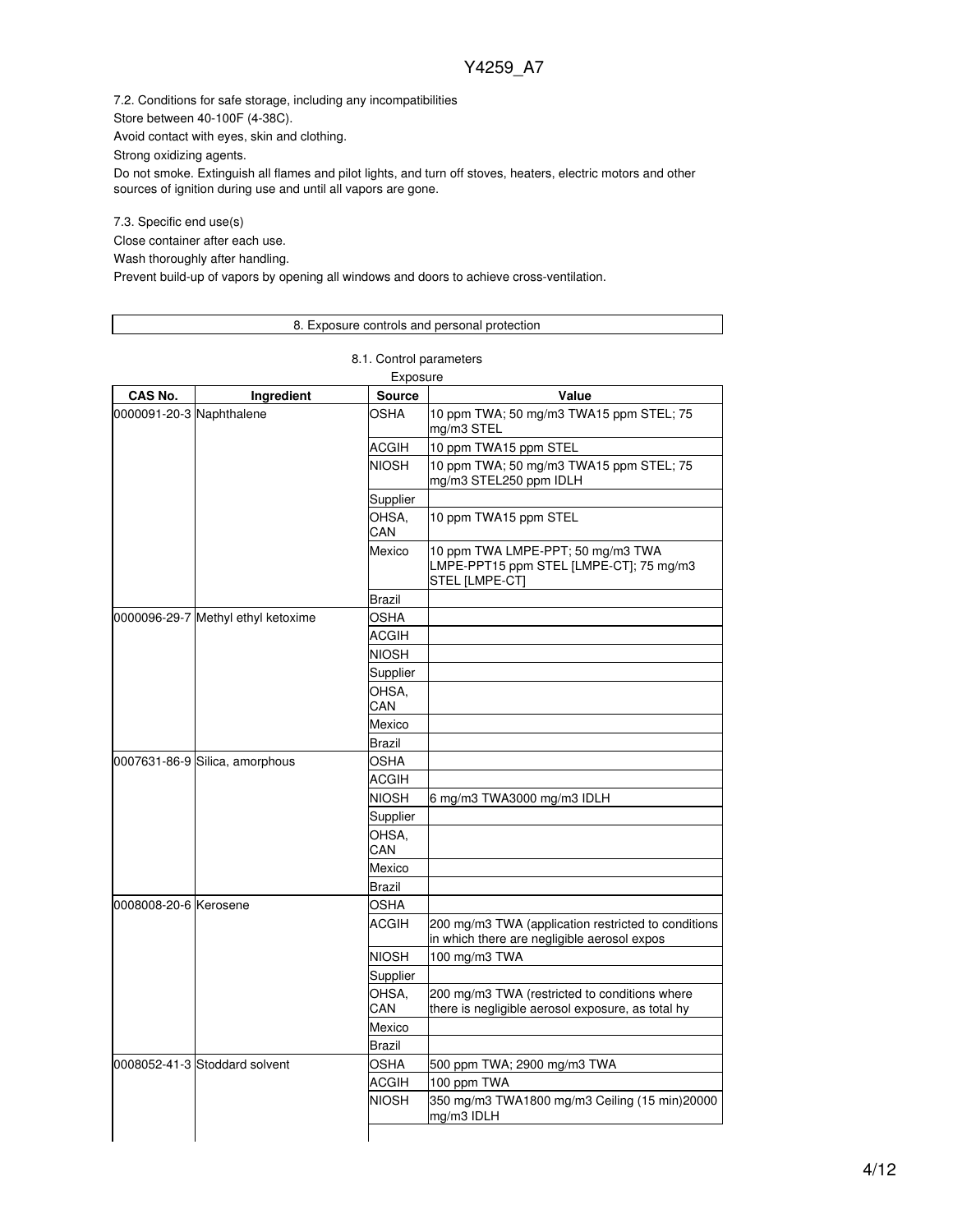Y4259\_A7

|                  |                                           | Supplier      |                                                                                                     |
|------------------|-------------------------------------------|---------------|-----------------------------------------------------------------------------------------------------|
|                  |                                           | OHSA,<br>CAN  | 525 mg/m3 TWA (140C Flash aliphatic solvent)                                                        |
|                  |                                           | Mexico        | 100 ppm TWA LMPE-PPT; 523 mg/m3 TWA<br>LMPE-PPT200 ppm STEL [LMPE-CT]; 1050 mg/m3<br>STEL [LMPE-CT] |
|                  |                                           | <b>Brazil</b> |                                                                                                     |
|                  | 0013463-67-7 Titanium dioxide             | <b>OSHA</b>   | 15 mg/m3 TWA (total dust)                                                                           |
|                  |                                           | <b>ACGIH</b>  | 10 mg/m3 TWA                                                                                        |
|                  |                                           | <b>NIOSH</b>  | 5000 mg/m3 IDLH                                                                                     |
|                  |                                           | Supplier      |                                                                                                     |
|                  |                                           | OHSA,         | 10 mg/m3 TWA                                                                                        |
|                  |                                           | CAN           |                                                                                                     |
|                  |                                           | Mexico        | 10 mg/m3 TWA LMPE-PPT (as Ti)20 mg/m3 STEL<br>[LMPE-CT] (as Ti)                                     |
|                  |                                           | Brazil        |                                                                                                     |
|                  | 0021645-51-2 Aluminum hydroxide           | <b>OSHA</b>   |                                                                                                     |
|                  |                                           | <b>ACGIH</b>  |                                                                                                     |
|                  |                                           | <b>NIOSH</b>  |                                                                                                     |
|                  |                                           | Supplier      |                                                                                                     |
|                  |                                           | OHSA,         |                                                                                                     |
|                  |                                           | CAN           |                                                                                                     |
|                  |                                           | Mexico        |                                                                                                     |
|                  |                                           | <b>Brazil</b> |                                                                                                     |
|                  | 0064742-47-8 Petroleum distillates,       | <b>OSHA</b>   |                                                                                                     |
|                  | hydrotreated light                        | <b>ACGIH</b>  |                                                                                                     |
|                  |                                           | <b>NIOSH</b>  |                                                                                                     |
|                  |                                           | Supplier      |                                                                                                     |
|                  |                                           | OHSA,<br>CAN  |                                                                                                     |
|                  |                                           | Mexico        |                                                                                                     |
|                  |                                           | <b>Brazil</b> |                                                                                                     |
|                  | 0064742-88-7 Solvent naphtha (petroleum), | <b>OSHA</b>   |                                                                                                     |
|                  | medium aliphatic                          | <b>ACGIH</b>  |                                                                                                     |
|                  |                                           | <b>NIOSH</b>  |                                                                                                     |
|                  |                                           | Supplier      |                                                                                                     |
|                  |                                           | OHSA,         |                                                                                                     |
|                  |                                           | CAN           |                                                                                                     |
|                  |                                           | Mexico        |                                                                                                     |
|                  |                                           | <b>Brazil</b> |                                                                                                     |
|                  | 0064742-94-5 Naphtha (petroleum), heavy   | <b>OSHA</b>   |                                                                                                     |
|                  | aromatic                                  | <b>ACGIH</b>  |                                                                                                     |
|                  |                                           | <b>NIOSH</b>  |                                                                                                     |
|                  |                                           | Supplier      |                                                                                                     |
|                  |                                           | OHSA,         |                                                                                                     |
|                  |                                           | CAN           |                                                                                                     |
|                  |                                           | Mexico        |                                                                                                     |
|                  | <b>SATURATED</b>                          | <b>Brazil</b> |                                                                                                     |
| <b>TS-KS6505</b> | <b>HYDROCARBON</b>                        | <b>OSHA</b>   |                                                                                                     |
|                  |                                           | <b>ACGIH</b>  |                                                                                                     |
|                  |                                           | <b>NIOSH</b>  |                                                                                                     |
|                  |                                           | Supplier      |                                                                                                     |
|                  |                                           | OHSA,<br>CAN  |                                                                                                     |
|                  |                                           | Mexico        |                                                                                                     |
|                  |                                           | <b>Brazil</b> |                                                                                                     |

| Health<br>Data |                     |         |        |  |  |
|----------------|---------------------|---------|--------|--|--|
| CAS No.        | redient.<br>------- | source. | '/alue |  |  |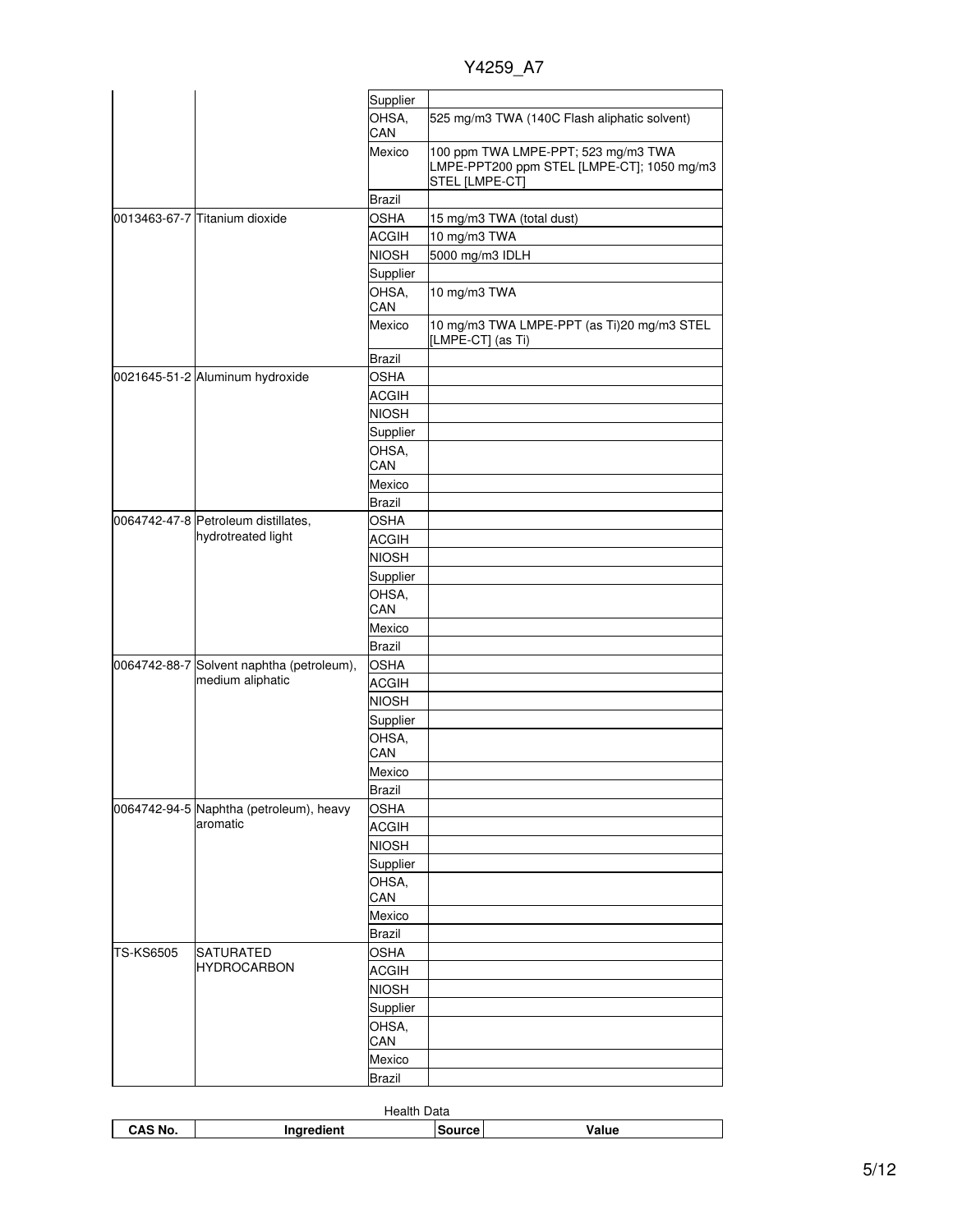| 0000091-20-3 Naphthalene |                                                               |              | NIOSH Hemolysis and eye irritation that causes<br>cataracts |
|--------------------------|---------------------------------------------------------------|--------------|-------------------------------------------------------------|
|                          | 0000096-29-7 Methyl ethyl ketoxime                            | <b>NIOSH</b> |                                                             |
|                          | 0007631-86-9 Silica, amorphous                                | <b>NIOSH</b> |                                                             |
| 0008008-20-6 Kerosene    |                                                               | <b>NIOSH</b> | Eye nose                                                    |
|                          | 0008052-41-3 Stoddard solvent                                 | <b>NIOSH</b> | Eye nose                                                    |
|                          | 0013463-67-7 Titanium dioxide                                 |              | NIOSH Lung tumors in animals                                |
|                          | 0021645-51-2 Aluminum hydroxide                               | <b>NIOSH</b> |                                                             |
|                          | 0064742-47-8 Petroleum distillates, hydrotreated light        | <b>NIOSH</b> |                                                             |
|                          | 0064742-88-7 Solvent naphtha (petroleum), medium<br>aliphatic | <b>NIOSH</b> |                                                             |
|                          | 0064742-94-5 Naphtha (petroleum), heavy aromatic              | <b>NIOSH</b> |                                                             |
| <b>TS-KS6505</b>         | <b>ISATURATED HYDROCARBON</b>                                 | <b>NIOSH</b> |                                                             |

| CAS No.                  | Ingredient                           | <b>Source</b> | Carcinogen Data<br>Value                                               |  |  |  |
|--------------------------|--------------------------------------|---------------|------------------------------------------------------------------------|--|--|--|
| 0000091-20-3 Naphthalene |                                      | OSHA          | Select Carcinogen: Yes                                                 |  |  |  |
|                          |                                      | NTP           | Known: No; Suspected: Yes                                              |  |  |  |
|                          |                                      | <b>IARC</b>   | Group 1: No; Group 2a: No; Group 2b: Yes; Group 3: No;<br>Group 4: No; |  |  |  |
|                          | 0000096-29-7 Methyl ethyl ketoxime   | OSHA          | Select Carcinogen: No                                                  |  |  |  |
|                          |                                      | NTP           | Known: No; Suspected: No                                               |  |  |  |
|                          |                                      | IARC          | Group 1: No; Group 2a: No; Group 2b: No; Group 3: No;<br>Group 4: No:  |  |  |  |
|                          | 0007631-86-9 Silica, amorphous       | OSHA          | Select Carcinogen: No                                                  |  |  |  |
|                          |                                      | NTP           | Known: No; Suspected: No                                               |  |  |  |
|                          |                                      | <b>IARC</b>   | Group 1: No; Group 2a: No; Group 2b: No; Group 3: Yes;<br>Group 4: No; |  |  |  |
| 0008008-20-6 Kerosene    |                                      | OSHA          | Select Carcinogen: No                                                  |  |  |  |
|                          |                                      | <b>NTP</b>    | Known: No; Suspected: No                                               |  |  |  |
|                          |                                      | <b>IARC</b>   | Group 1: No: Group 2a: No: Group 2b: No: Group 3: No:<br>Group 4: No;  |  |  |  |
|                          | 0008052-41-3 Stoddard solvent        | OSHA          | Select Carcinogen: No                                                  |  |  |  |
|                          |                                      | NTP           | Known: No; Suspected: No                                               |  |  |  |
|                          |                                      | <b>IARC</b>   | Group 1: No; Group 2a: No; Group 2b: No; Group 3: No;<br>Group 4: No;  |  |  |  |
|                          | 0013463-67-7 Titanium dioxide        | OSHA          | Select Carcinogen: Yes                                                 |  |  |  |
|                          |                                      | NTP.          | Known: No; Suspected: No                                               |  |  |  |
|                          |                                      | <b>IARC</b>   | Group 1: No; Group 2a: No; Group 2b: Yes; Group 3: No;<br>Group 4: No; |  |  |  |
|                          | 0021645-51-2 Aluminum hydroxide      | OSHA          | Select Carcinogen: No                                                  |  |  |  |
|                          |                                      | NTP           | Known: No; Suspected: No                                               |  |  |  |
|                          |                                      | <b>IARC</b>   | Group 1: No; Group 2a: No; Group 2b: No; Group 3: No;<br>Group 4: No;  |  |  |  |
|                          | 0064742-47-8  Petroleum distillates, | OSHA          | Select Carcinogen: No                                                  |  |  |  |
|                          | hydrotreated light                   | <b>NTP</b>    | Known: No: Suspected: No                                               |  |  |  |
|                          |                                      | <b>IARC</b>   | Group 1: No; Group 2a: No; Group 2b: No; Group 3: No;<br>Group 4: No:  |  |  |  |
|                          | 0064742-88-7 Solvent naphtha         | OSHA          | Select Carcinogen: No                                                  |  |  |  |
|                          | (petroleum), medium                  | <b>NTP</b>    | Known: No; Suspected: No                                               |  |  |  |
|                          | aliphatic                            | <b>IARC</b>   | Group 1: No: Group 2a: No: Group 2b: No: Group 3: No:<br>Group 4: No;  |  |  |  |
|                          | 0064742-94-5 Naphtha (petroleum),    | OSHA          | Select Carcinogen: No                                                  |  |  |  |
|                          | heavy aromatic                       | NTP           | Known: No; Suspected: No                                               |  |  |  |
|                          |                                      | IARC          | Group 1: No; Group 2a: No; Group 2b: No; Group 3: No;<br>Group 4: No;  |  |  |  |
| <b>TS-KS6505</b>         | <b>SATURATED</b>                     | OSHA          | Select Carcinogen: No                                                  |  |  |  |
|                          | <b>HYDROCARBON</b>                   | <b>NTP</b>    | Known: No; Suspected: No                                               |  |  |  |
|                          |                                      | <b>IARC</b>   |                                                                        |  |  |  |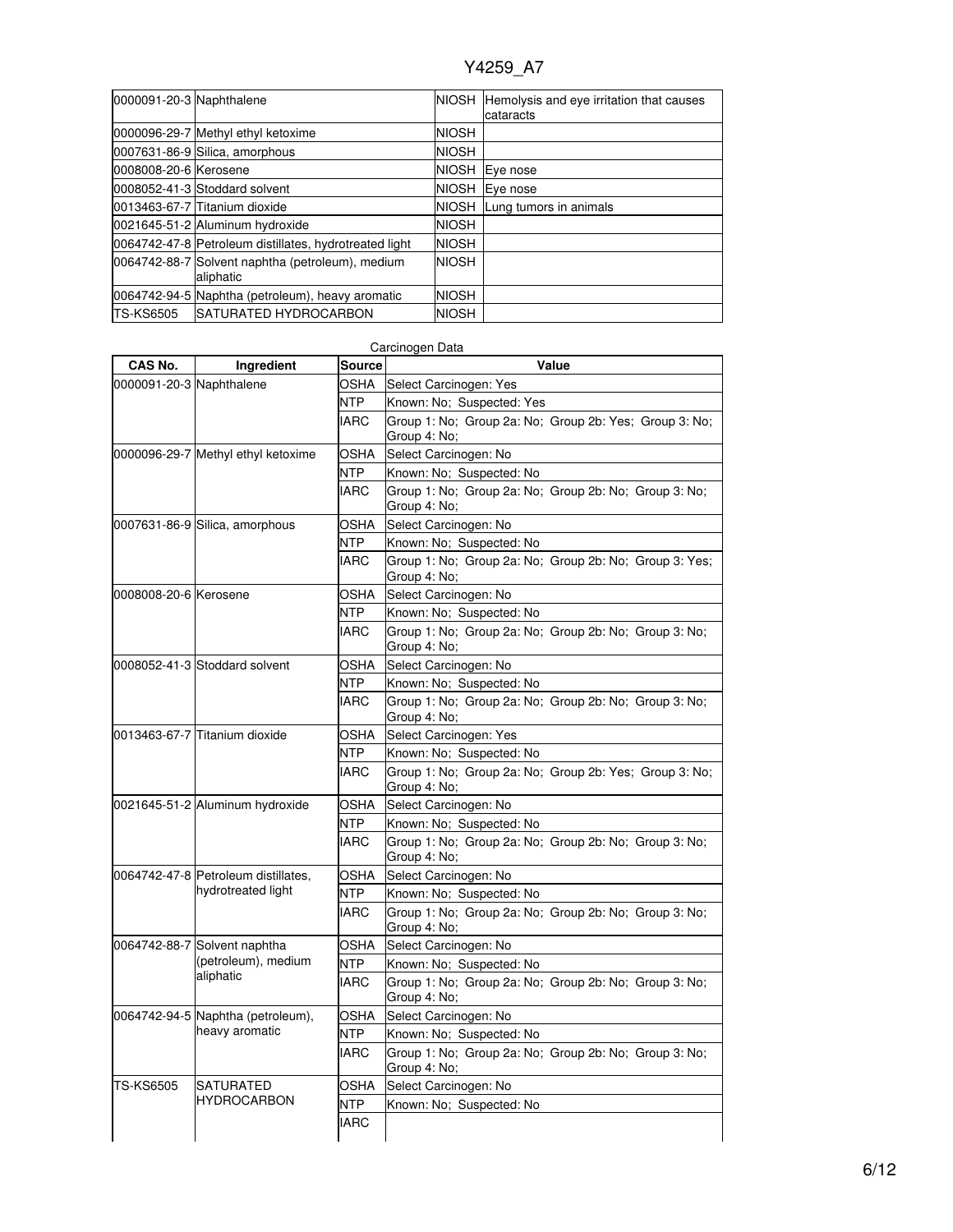|  |              | Group 1: No; Group 2a: No; Group 2b: No; Group 3: No; |  |
|--|--------------|-------------------------------------------------------|--|
|  | Group 4: No: |                                                       |  |

| Select equipment to provide protection from the ingredients listed in Section 3 of this<br>document. Ensure fresh air entry during application and drying. If you experience eye<br>watering, headache or dizziness or if air monitoring demonstrates dust, vapor, or mist<br>levels are above applicable limits, wear an appropriate, properly fitted respirator<br>(NIOSH approved) during and after application. Follow respirator manufacturer's<br>directions for respirator use. FOR USERS OF 3M RESPIRATORY PROTECTION<br>ONLY: For information and assistance on 3M occupational health and safety<br>products, call OH&ESD Technical Service toll free in U.S.A. 1-800-243-4630, in<br>Canada call 1-800-267-4414. Please do not contact these numbers regarding other<br>manufacturer's respiratory protection products. 3M does not endorse the accuracy of<br>the information contained in this Material Safety Data Sheet. |
|-----------------------------------------------------------------------------------------------------------------------------------------------------------------------------------------------------------------------------------------------------------------------------------------------------------------------------------------------------------------------------------------------------------------------------------------------------------------------------------------------------------------------------------------------------------------------------------------------------------------------------------------------------------------------------------------------------------------------------------------------------------------------------------------------------------------------------------------------------------------------------------------------------------------------------------------|
| Avoid contact with eyes. Protective equipment should be selected to provide<br>protection from exposure to the chemicals listed in Section 3 of this document.<br>Depending on the site-specific conditions of use, safety glasses, chemical goggles,<br>and/or head and face protection may be required to prevent contact. The equipment<br>must be thoroughly cleaned, or discarded after each use.                                                                                                                                                                                                                                                                                                                                                                                                                                                                                                                                  |
| Protective equipment should be selected to provide protection from exposure to the<br>chemicals listed in Section 3 of this document. Depending on the site-specific<br>conditions of use, protective gloves, apron, boots, head and face protection may be<br>required to prevent contact. The equipment must be thoroughly cleaned, or discarded<br>after each use.                                                                                                                                                                                                                                                                                                                                                                                                                                                                                                                                                                   |
| Depending on the site-specific conditions of use, provide adequate ventilation.                                                                                                                                                                                                                                                                                                                                                                                                                                                                                                                                                                                                                                                                                                                                                                                                                                                         |
| Emergency eye wash fountains and safety showers should be available in the<br>immediate vicinity of any potential exposure. Use good personal hygiene practices.<br>Wash hands before eating, drinking, using toilet facilities, etc. Promptly remove soiled<br>clothing and wash clothing thoroughly before reuse. Shower after work using plenty of<br>soap and water.                                                                                                                                                                                                                                                                                                                                                                                                                                                                                                                                                                |
|                                                                                                                                                                                                                                                                                                                                                                                                                                                                                                                                                                                                                                                                                                                                                                                                                                                                                                                                         |

| 9. Physical and chemical properties                |                                                                               |  |  |
|----------------------------------------------------|-------------------------------------------------------------------------------|--|--|
|                                                    |                                                                               |  |  |
| Appearance                                         | <b>Coloured Liquid</b>                                                        |  |  |
| Odour threshold                                    | Not Measured                                                                  |  |  |
| рH                                                 | No Established Limit                                                          |  |  |
| Melting point / freezing point                     | Not Measured                                                                  |  |  |
| Initial boiling point and boiling range            | 149 (°C) 300 (°F)                                                             |  |  |
| <b>Flash Point</b>                                 | 38 (°C) 100 (°F)                                                              |  |  |
| Evaporation rate (Ether = 1)                       | Not Measured                                                                  |  |  |
| Flammability (solid, gas)                          | Not Applicable                                                                |  |  |
| Upper/lower flammability or explosive<br>limits    | Lower Explosive Limit: .7                                                     |  |  |
|                                                    | Upper Explosive Limit: No Established Limit                                   |  |  |
| vapor pressure (Pa)                                | Not Measured                                                                  |  |  |
| <b>Vapor Density</b>                               | Heavier than air                                                              |  |  |
| <b>Specific Gravity</b>                            | 1.18                                                                          |  |  |
| Partition coefficient n-octanol/water (Log<br>Kow) | Not Measured                                                                  |  |  |
| Auto-ignition temperature                          | Not Measured                                                                  |  |  |
| Decomposition temperature                          | Not Measured                                                                  |  |  |
| Viscosity (cSt)                                    | No Established Limit                                                          |  |  |
| VOC $%$                                            | Refer to the Technical Data Sheet or label where information is<br>available. |  |  |

10. Stability and reactivity

10.1. Reactivity No data available 10.2. Chemical stability

Г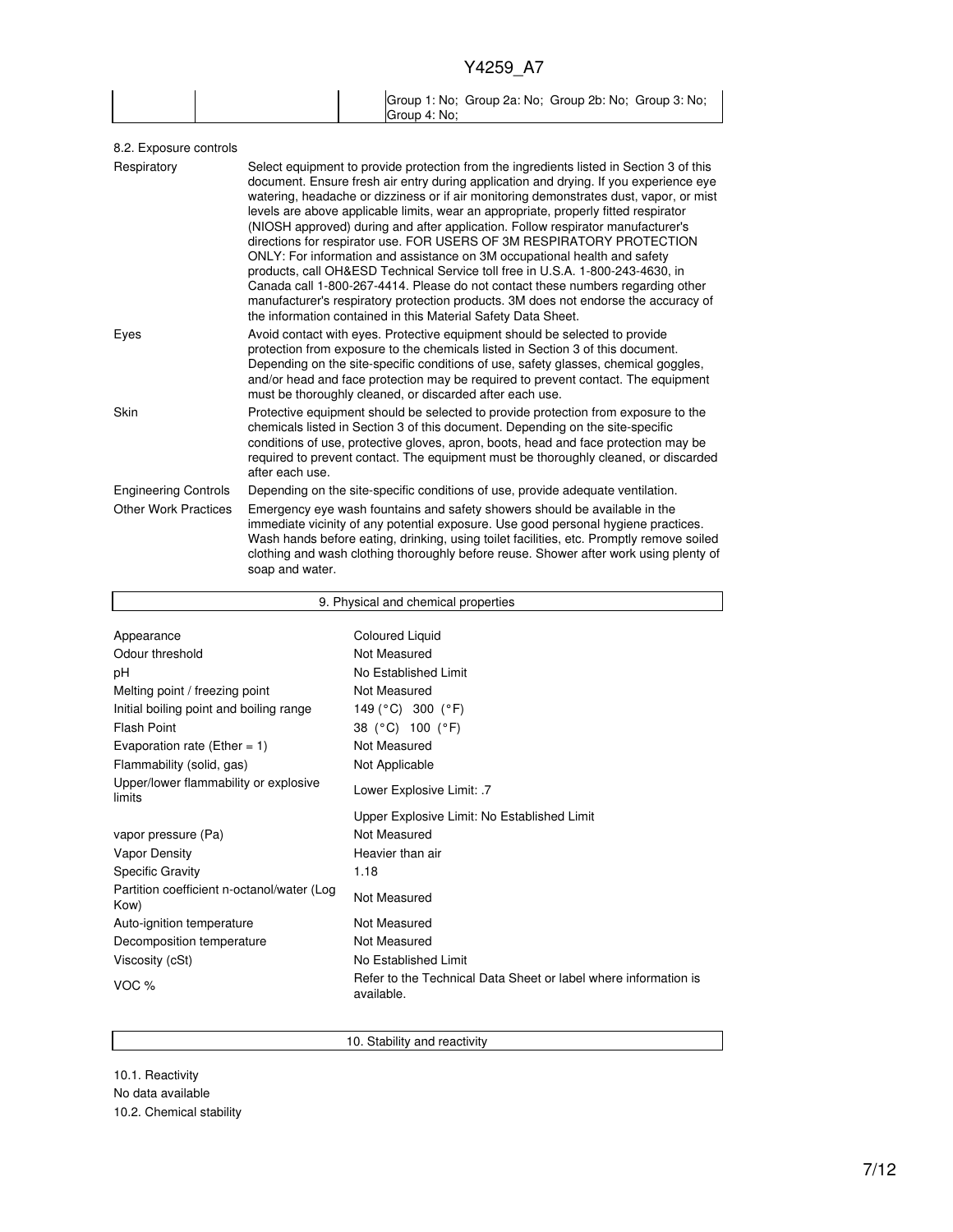This product is stable and hazardous polymerization will not occur. Not sensitive to mechanical impact. Excessive heat and fumes generation can occur if improperly handled.

10.3. Possibility of hazardous reactions

No data available

10.4. Conditions to avoid

No data available

10.5. Incompatible materials

Strong oxidizing agents.

10.6. Hazardous decomposition products

May produce hazardous fumes when heated to decomposition as in welding. Fumes may produce Carbon Dioxide and Carbon Monoxide.

11. Toxicological information

Acute toxicity

NOTICE: Reports have associated repeated and prolonged occupational overexposure to solvents with permanent brain and nervous system damage. Intentional misuse by deliberately concentrating and inhaling the contents may be harmful or fatal.

| Ingredient                                                        | Oral LD50,<br>mg/kg              | Skin LD50,<br>mg/kg                    | <b>Inhalation</b><br>Vapor LD50,<br>mg/L/4hr | Inhalation<br>Dust/Mist LD50,<br>mg/L/4hr |
|-------------------------------------------------------------------|----------------------------------|----------------------------------------|----------------------------------------------|-------------------------------------------|
| Titanium dioxide - (13463-67-7)                                   | 10,000.00, Rat<br>- Category: NA | 10,000.00,<br>Rabbit -<br>Category: NA | No data<br>available                         | 6.82, Rat -<br>Category: NA               |
| Stoddard solvent - (8052-41-3)                                    | No data<br>available             | No data<br>available                   | No data<br>available                         | No data available                         |
| Solvent naphtha (petroleum), medium<br>aliphatic - (64742-88-7)   | 6,000.00, Rat -<br>Category: NA  | 3,000.00,<br>Rabbit -<br>Category: 5   | No data<br>available                         | No data available                         |
| SATURATED HYDROCARBON -<br>(TS-KS6505)                            | No data<br>available             | No data<br>available                   | No data<br>available                         | No data available                         |
| Kerosene - (8008-20-6)                                            | 2,835.00, Rat -<br>Category: 5   | 2.000.00.<br>Rabbit -<br>Category: 4   | No data<br>available                         | No data available                         |
| Naphtha (petroleum), heavy aromatic -<br>$(64742 - 94 - 5)$       | 5,000.00, Rat -<br>Category: 5   | 2,000.00,<br>Rabbit -<br>Category: 4   | No data<br>available                         | No data available                         |
| Silica, amorphous - (7631-86-9)                                   | 5,110.00, Rat -<br>Category: NA  | 5,000.00,<br>Rabbit -<br>Category: 5   | No data<br>available                         | No data available                         |
| Aluminum hydroxide - (21645-51-2)                                 | 5,000.00, Rat -<br>Category: 5   | No data<br>available                   | No data<br>available                         | No data available                         |
| Petroleum distillates, hydrotreated light -<br>$(64742 - 47 - 8)$ | 5,000.00, Rat -<br>Category: 5   | 2,000.00,<br>Rabbit -<br>Category: 4   | No data<br>available                         | No data available                         |
| Naphthalene - (91-20-3)                                           | 490.00, Rat -<br>Category: 4     | 20,000.00,<br>Rabbit -<br>Category: NA | No data<br>available                         | No data available                         |
| Methyl ethyl ketoxime - (96-29-7)                                 | 930.00, Rat -<br>Category: 4     | 2,000.00,<br>Rabbit -<br>Category: 4   | 20.00, Rat -<br>Category: 4                  | No data available                         |

| Item                        | Category              | Hazard         |
|-----------------------------|-----------------------|----------------|
| Acute Toxicity (mouth)      | <b>Not Classified</b> | Not Applicable |
| Acute Toxicity (skin)       | <b>Not Classified</b> | Not Applicable |
| Acute Toxicity (inhalation) | <b>Not Classified</b> | Not Applicable |
| Skin corrosion/irritation   | <b>Not Classified</b> | Not Applicable |
| Eye damage/irritation       | <b>Not Classified</b> | Not Applicable |
| Sensitization (respiratory) | <b>Not Classified</b> | Not Applicable |
| Sensitization (skin)        | <b>Not Classified</b> | Not Applicable |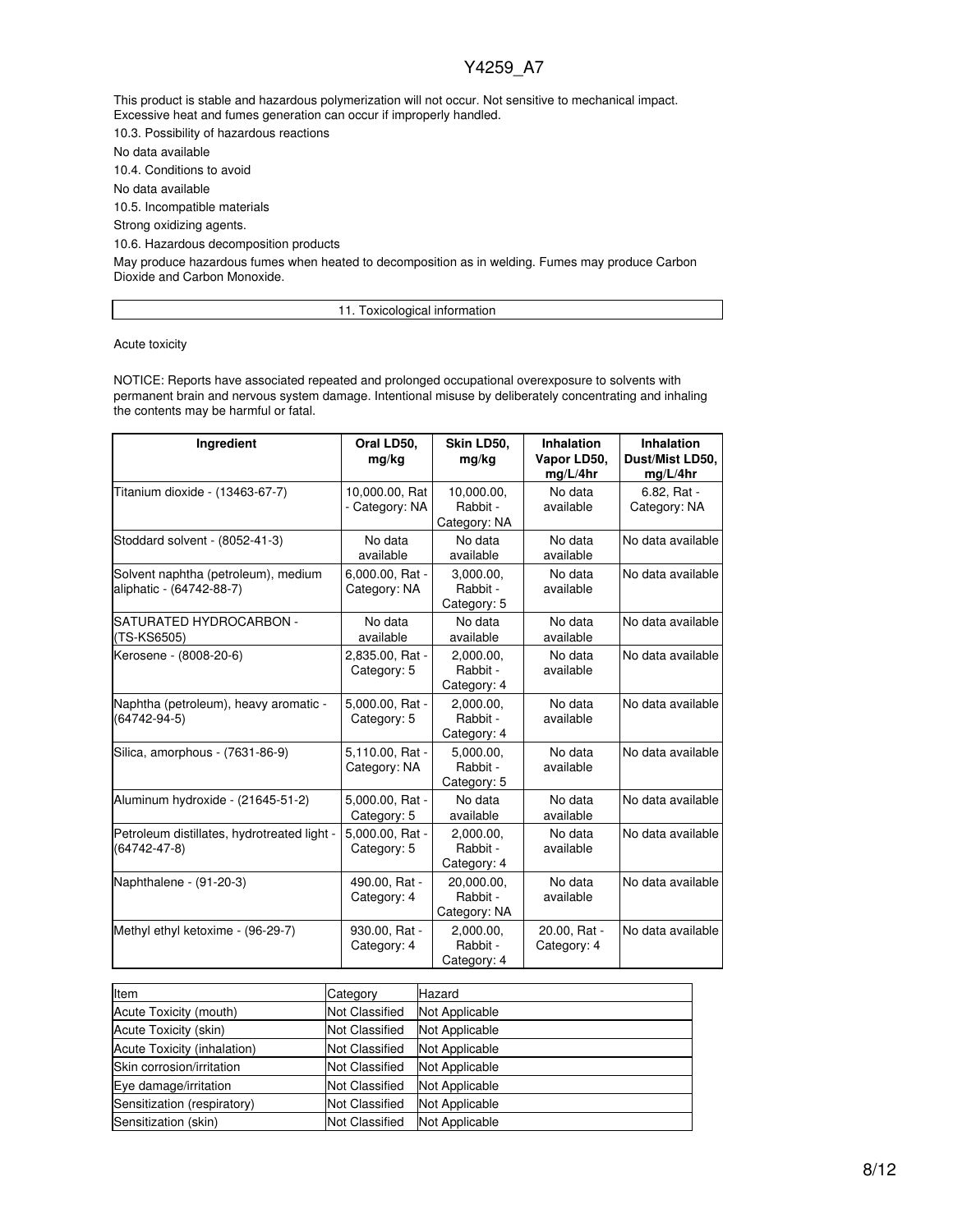| Germ toxicity                                                               | <b>Not Classified</b> | Not Applicable |
|-----------------------------------------------------------------------------|-----------------------|----------------|
| Carcinogenicity                                                             | <b>Not Classified</b> | Not Applicable |
| Reproductive Toxicity                                                       | <b>Not Classified</b> | Not Applicable |
| Specific target organ systemic toxicity Not Classified<br>(single exposure) |                       | Not Applicable |
| Specific target organ systemic<br>Toxicity (repeated exposure)              | <b>Not Classified</b> | Not Applicable |
| <b>Aspiration hazard</b>                                                    | <b>Not Classified</b> | Not Applicable |

12. Ecological information

### 12.1. Toxicity

No additional information provided for this product. See Section 3 for chemical specific data.

## Aquatic Ecotoxicity

| Ingredient                                                         | 96 hr LC50 fish,<br>mq/l           | 48 hr EC50 crustacea,<br>mg/l          | ErC50 algae,<br>mg/l                             |
|--------------------------------------------------------------------|------------------------------------|----------------------------------------|--------------------------------------------------|
| Titanium dioxide -<br>$(13463 - 67 - 7)$                           | 1,000.00, Fundulus<br>heteroclitus | 5.50, Daphnia magna                    | 5.83 (72 hr), Pseudokirchneriella<br>subcapitata |
| Stoddard solvent -<br>$(8052 - 41 - 3)$                            | Not Available                      | Not Available                          | Not Available                                    |
| Solvent naphtha<br>(petroleum), medium<br>aliphatic - (64742-88-7) | 800.00, Pimephales<br>promelas     | 100.00, Daphnia magna                  | 450.00 (96 hr), Selenastrum<br>capricornutum     |
| <b>SATURATED</b><br><b>HYDROCARBON -</b><br>(TS-KS6505)            | Not Available                      | Not Available                          | $0.00$ (hr).                                     |
| Kerosene - (8008-20-6)                                             | Not Available                      | Not Available                          | Not Available                                    |
| Naphtha (petroleum),<br>heavy aromatic -<br>$(64742 - 94 - 5)$     | 45.00, Pimephales<br>promelas      | 12.00, Daphnia magna                   | 2.50 (72 hr), Skeletonema<br>costatum            |
| Silica, amorphous -<br>$(7631 - 86 - 9)$                           | 10,000.00, Danio<br>rerio          | 10,000.00, Daphnia<br>magna            | 10,000.00 (72 hr), Scenedesmus<br>subspicatus    |
| Aluminum hydroxide -<br>$(21645 - 51 - 2)$                         | Not Available                      | Not Available                          | Not Available                                    |
| Petroleum distillates,<br>hydrotreated light -<br>(64742-47-8)     | 2.20, Lepomis<br>macrochirus       | 4,720.00, Dendronereides<br>heteropoda | Not Available                                    |
| Naphthalene - (91-20-3)                                            | 0.99, Oncorhynchus<br>gorbuscha    | 1.60, Daphnia magna                    | 68.21 (96 hr), Scenedesmus<br>subspicatus        |
| Methyl ethyl ketoxime -<br>$(96-29-7)$                             | 320.00, Leuciscus<br>idus          | 500.00, Daphnia magna                  | 83.00 (72 hr), Scenedesmus<br>subspicatus        |

12.2. Persistence and degradability No data available 12.3. Bioaccumulative potential Not Measured 12.4. Mobility in soil No data available 12.5. Results of PBT and vPvB assessment This product contains no PBT/vPvB chemicals. 12.6. Other adverse effects No data available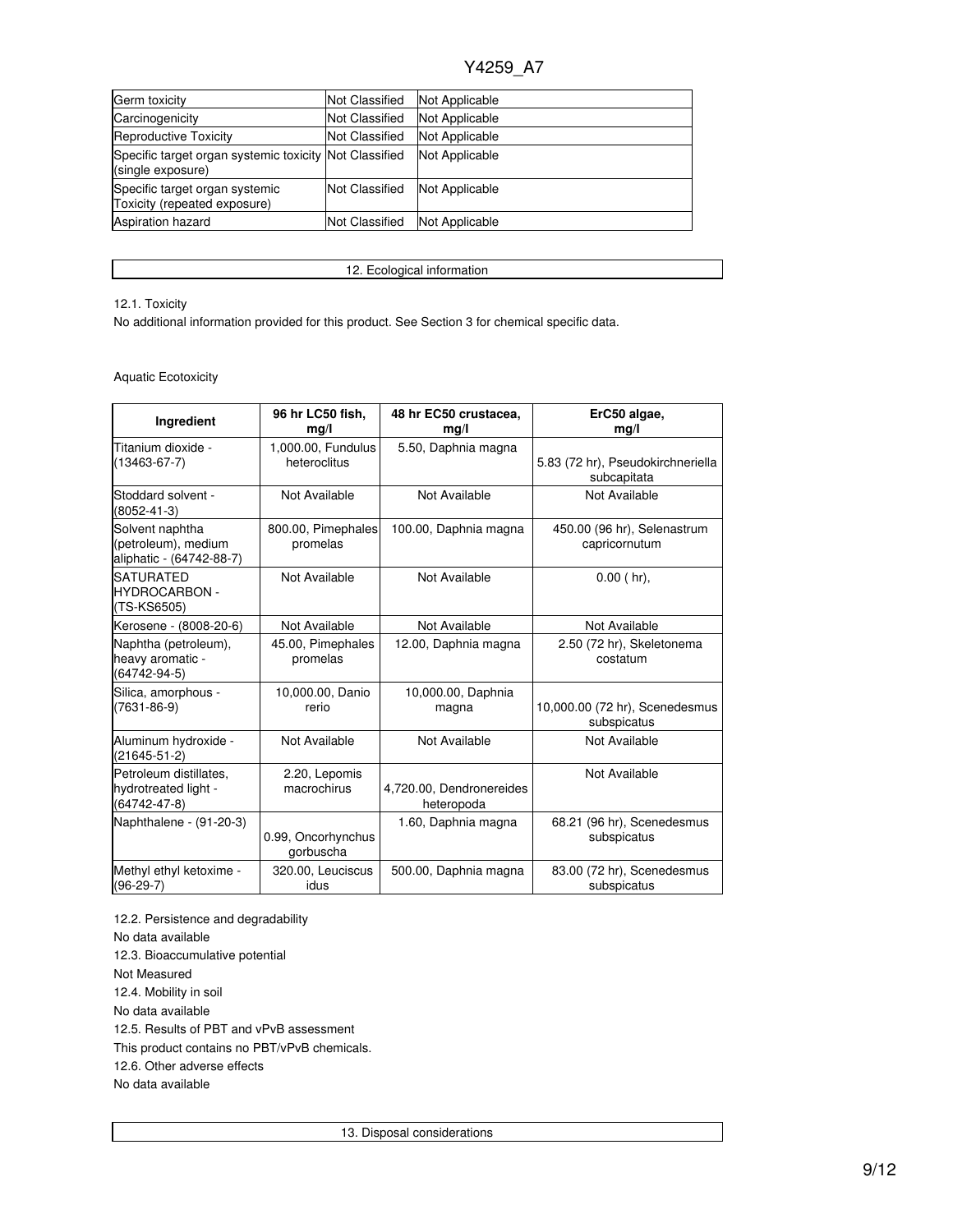13.1. Waste treatment methods

Do not allow spills to enter drains or watercourses.

Dispose of in accordance with local, state and federal regulations. (Also reference RCRA information in Section 15 if listed).

14. Transport information 14.1. UN number UN 1263 14.2. UN proper shipping name PAINT - Marine pollutant (reaction product: bisphenolA-(epichlorhydrin); epoxy resin) 14.3. Transport hazard class(es) DOT (Domestic Surface Transportation) IMO / IMDG (Ocean Transportation) DOT Proper Shipping Name CONSUMER COMMODITY, ORM-D IMDG Proper Shipping Name PAINT - Marine pollutant (reaction product: bisphenolA-(epichlorhydrin); epoxy resin) DOT Hazard Class Not Regulated IMDG Hazard Class Flammable Liquid, 3 Sub Class Not applicable UN / NA Number UN 1263 DOT Packing Group Not Regulated IMDG Packing Group III CERCLA/DOT RQ 2175 gal. / 21467 lbs. System Reference Code 181 14.4. Packing group III 14.5. Environmental hazards IMDG Marine Pollutant: Yes ( Titanium dioxide ) 14.6. Special precautions for user Not Applicable 14.7. Transport in bulk according to Annex II of MARPOL73/78 and the IBC Code Not Applicable 15. Regulatory information Regulatory Overview The regulatory data in Section 15 is not intended to be all-inclusive, only selected regulations are represented. All ingredients of this product are listed on the TSCA (Toxic Substance Control Act) Inventory or are not required to be listed on the TSCA Inventory. WHMIS Classification B3 DOT Marine Pollutants (10%): (No Product Ingredients Listed) DOT Severe Marine Pollutants (1%): (No Product Ingredients Listed) EPCRA 311/312 Chemicals and RQs (>.1%) : Benzene, ethyl- (1000 lb final RQ; 454 kg final RQ) Naphthalene (100 lb final RQ; 45.4 kg final RQ) Xylenes (o-, m-, p- isomers) (100 lb final RQ; 45.4 kg final RQ) EPCRA 302 Extremely Hazardous (>.1%) : (No Product Ingredients Listed) EPCRA 313 Toxic Chemicals (>.1%) : Benzene, ethyl-Naphthalene Xylenes (o-, m-, p- isomers) Mass RTK Substances (>1%) : Kerosene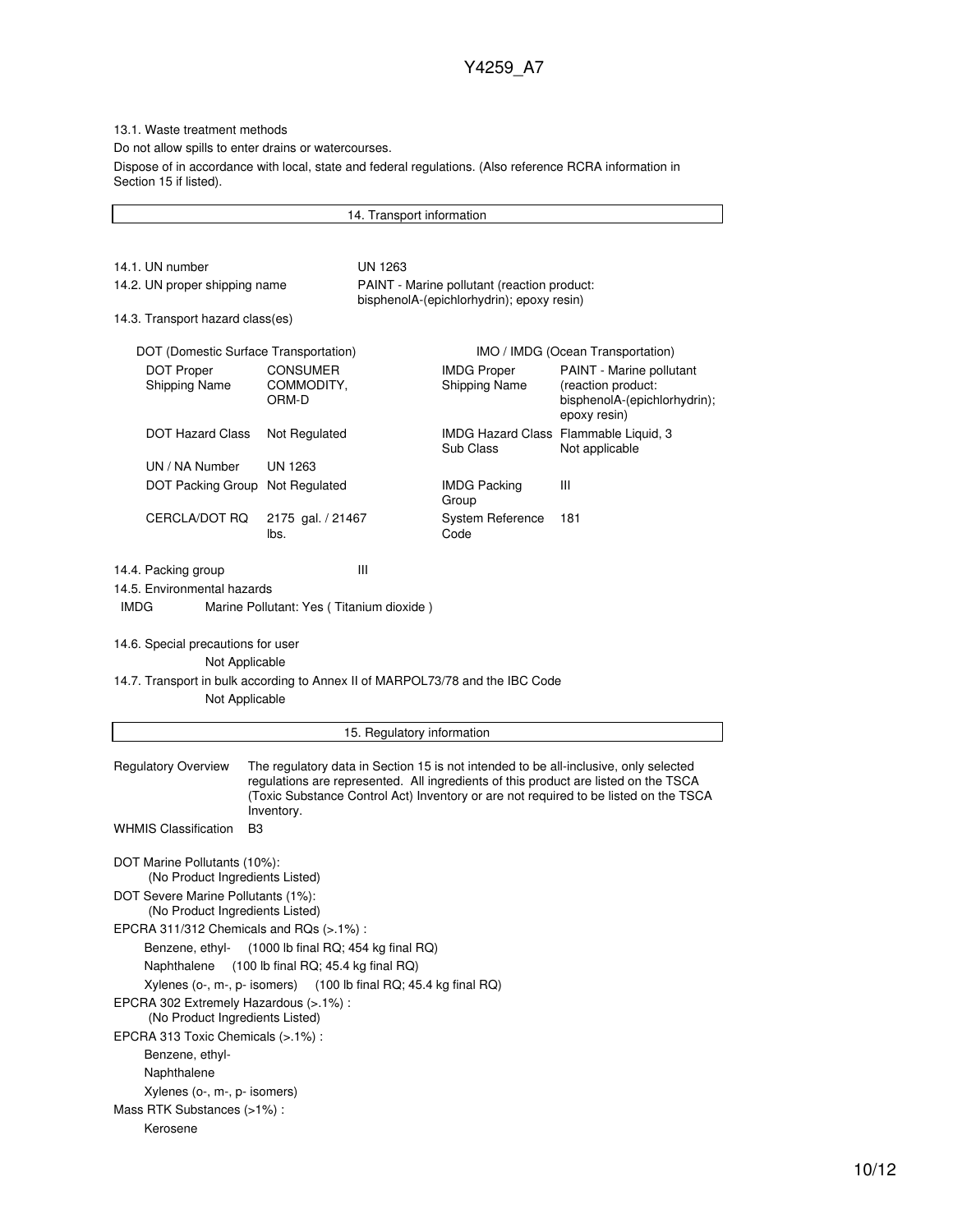| Proposition 65 - Developmental Toxins (>0%):                                   |  |
|--------------------------------------------------------------------------------|--|
| Proposition 65 - Male Repro Toxins (>0%):<br>(No Product Ingredients Listed)   |  |
| Proposition 65 - Female Repro Toxins (>0%):<br>(No Product Ingredients Listed) |  |
| Titanium dioxide                                                               |  |
| Naphthalene                                                                    |  |
| Benzene, ethyl-                                                                |  |
| Proposition 65 - Carcinogens (>0%):                                            |  |
| Xylenes (o-, m-, p- isomers)                                                   |  |
| Naphthalene                                                                    |  |
| Kerosene                                                                       |  |
| Benzene, ethyl-                                                                |  |
| N.J. Env. Hazardous Substances (>.1%) :                                        |  |
| Xylenes (o-, m-, p- isomers)                                                   |  |
| Solvent naphtha (petroleum), medium aliphatic                                  |  |
| Propylene glycol monomethyl ether                                              |  |
| Naphthalene                                                                    |  |
| Benzene, ethyl-                                                                |  |
| N.J. Special Hazardous Substances (>.01%) :                                    |  |
| Titanium dioxide                                                               |  |
| Stoddard solvent                                                               |  |
| Solvent naphtha (petroleum), medium aliphatic                                  |  |
| Silica, amorphous                                                              |  |
| Kerosene                                                                       |  |
| N.J. RTK Substances (>1%):                                                     |  |
| (No Product Ingredients Listed)                                                |  |
| <b>RCRA Status:</b>                                                            |  |
| Penn Special Hazardous Substances (>.01%) :<br>(No Product Ingredients Listed) |  |
| Titanium dioxide                                                               |  |
| Stoddard solvent                                                               |  |
| Silica, amorphous                                                              |  |
| Kerosene                                                                       |  |
| Penn RTK Substances (>1%) :                                                    |  |
| Titanium dioxide                                                               |  |
|                                                                                |  |
| Silica, amorphous<br>Stoddard solvent                                          |  |

The information and recommendations contained herein are based upon data believed to be correct. However, no guarantee or warranty of any kind, expressed or implied, is made with respect to the information contained herein. We accept no responsibility and disclaim all liability for any harmful effects which may be caused by exposure to our products. Customers/users of this product must comply with all applicable health and safety laws, regulations, and orders.

The full text of the phrases appearing in section 3 is:

H302 Harmful if swallowed.

H304 May be fatal if swallowed and enters airways.

H312 Harmful in contact with skin.

H317 May cause an allergic skin reaction.

H318 Causes serious eye damage.

H319 Causes serious eye irritation.

H335 May cause respiratory irritation.

H351 Suspected of causing cancer.